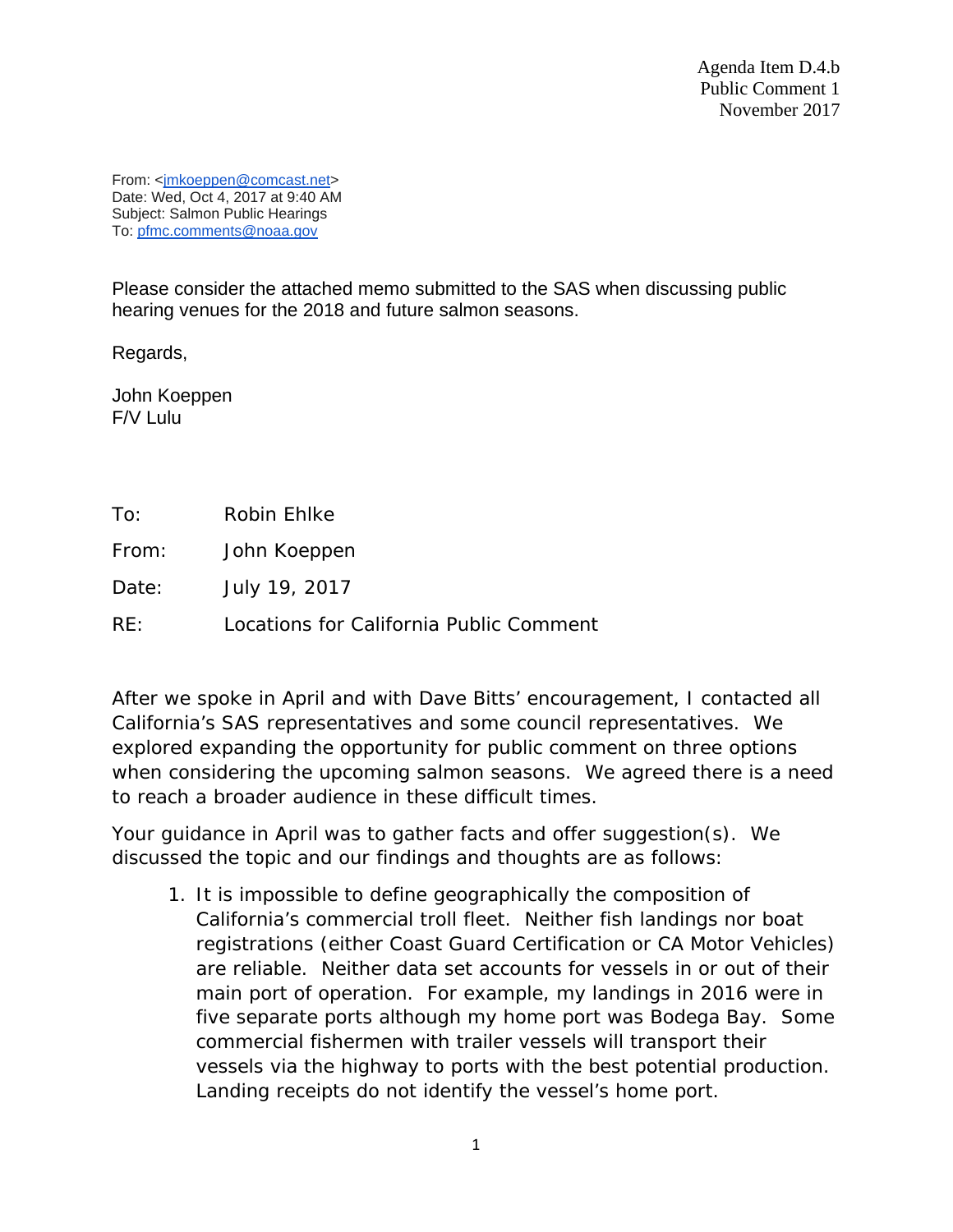Home port information from Coast Guard or CA Motor Vehicles is guarded as private information. Even if it were available, many vessel owners use their city of residence as their home port such as Fresno or Sacramento, neither of which is a "port." It is inaccurate to use home port information to reflect port representation for the California commercial troll fleet.

Similar issues arise with the recreational fishers due to participant's willingness to travel long distances; for example to Fort Bragg or Moss Landing from the Bay Area or Central Valley cities.

Conclusion: It would be inaccurate to assume highest participation for public comment based on home port data.

- 2. Commercial participation in the public comment meetings is highly dependent on weather and location. There was a significant representation by the Ft. Bragg commercial troll fleet in 2017. The reason was the seas were high and the boats couldn't fish crab. In past years, there have been opportunities for public hearings in central California, such as the Santa Rosa area. Again good weather permitting, crab fishermen who also fish salmon will opt to generate revenue by fishing crab rather than attending a public comment meeting. In addition, recreational interests consider a two to three hour drive reasonable assuming good driving weather. No one can predict the weather, good or bad, far enough in advance to assure an acceptable turn out.
- 3. Opportunity to offer public comment on the upcoming salmon season's sculpting at the annual F&W's Salmon Meeting is not reasonable. This meeting offers the first view of the escapement predictions and health of the runs. There is no time to digest the data, weigh the options, and gather opinions from thought leaders much less a representative sample of the user groups.

We firmly believe the central and southerly portions of our California salmon troll fleet and recreational fishers have not had a reasonable opportunity to voice publicly their opinions on the options for their upcoming salmon season. We offer three suggestions for Council consideration.